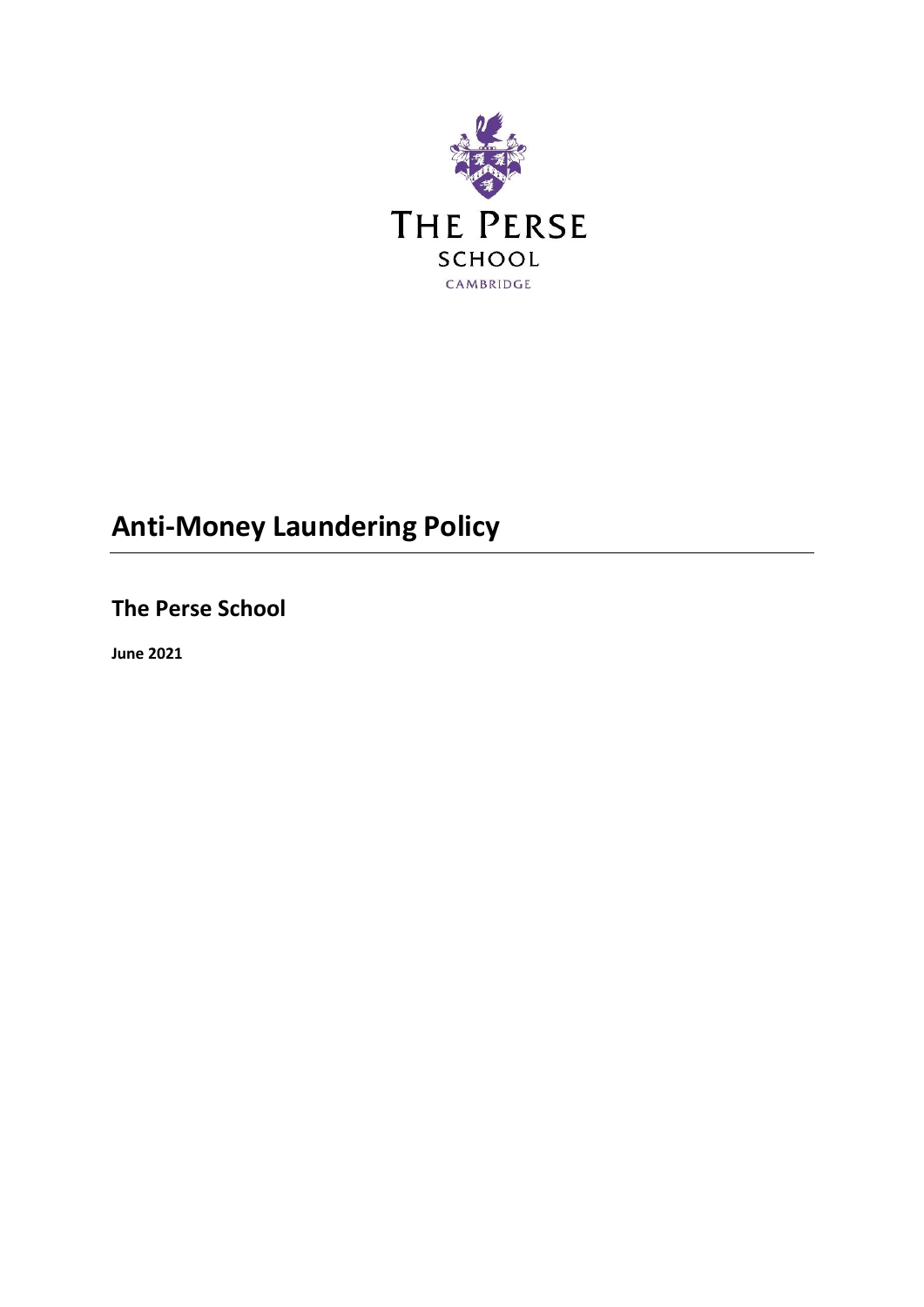# Contents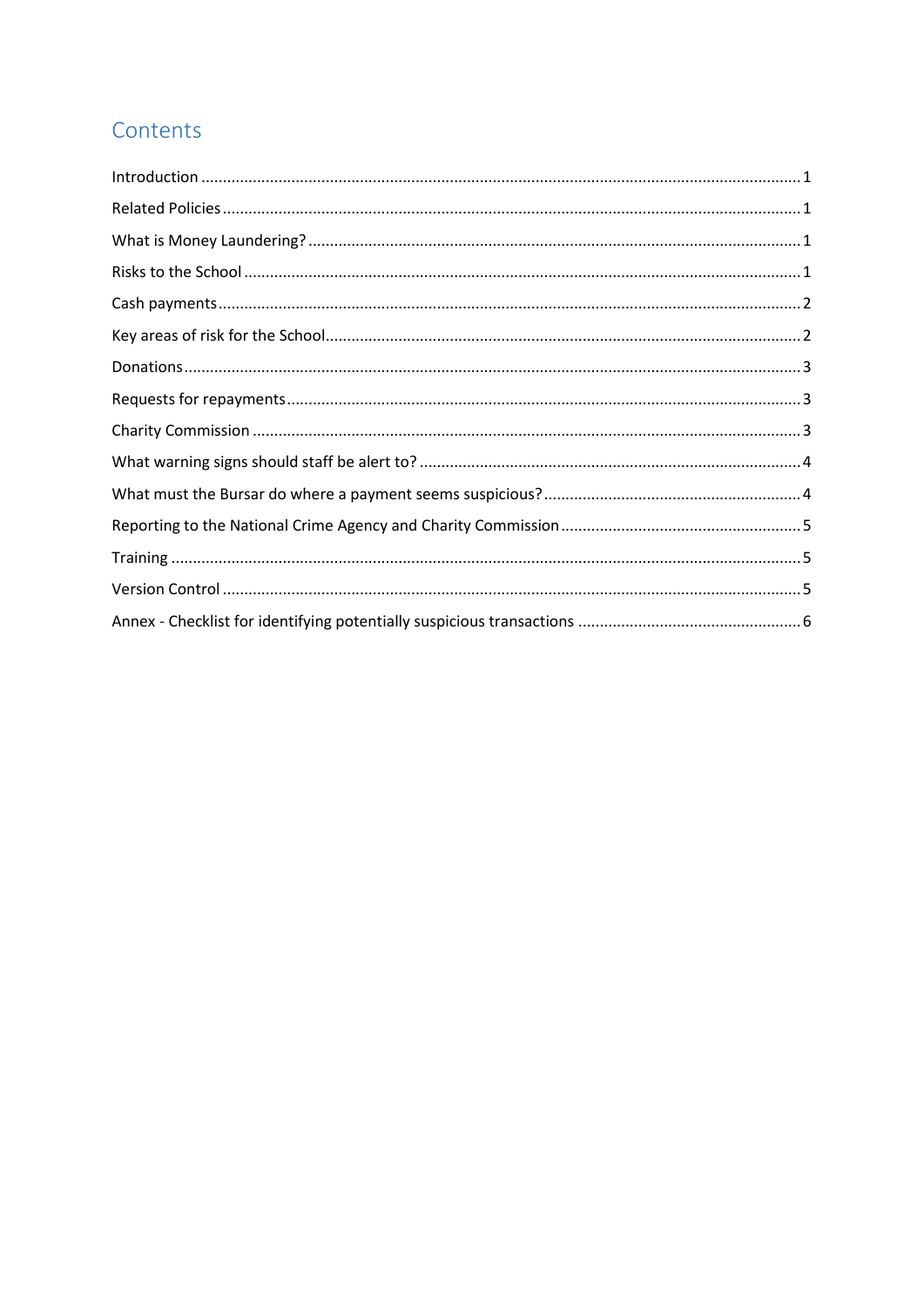# <span id="page-2-0"></span>**Introduction**

The School could be used as a vehicle through which criminals seek to launder the proceeds of crime (**Illicit Funds**). Additionally, the School, or a member of staff, is at risk of committing a money laundering offence if they accept Illicit Funds in circumstances where they have knowledge or a reasonable suspicion that the payment is from Illicit Funds.

Members of staff need to be vigilant to the risk of accepting Illicit Funds and play their role in assisting law enforcement agencies in combatting money laundering. The Proceeds of Crime Act 2002 (**POCA**) (as amended from time to time) imposes obligations on the School and members of staff personally, in respect of money laundering and associated activities. The purpose of this policy is to:

- assist staff with identifying red flags that may be indicative of money laundering activities;
- reduce the risk of the School being used as a vehicle through which criminals can launder Illicit Funds; and
- let staff know what they should do if they have a concern that the School is at risk of accepting Illicit Funds.

Linked to this, there are charity law requirements to ensure that reasonable skill and care are used when making decisions about procedures for the receipt and use of the School's funds.

# <span id="page-2-1"></span>**Related Policies**

The School has the following related policies:

- Anti-Bribery and Corruption Policy
- Fundraising and Donations Acceptance Code

# <span id="page-2-2"></span>**What is Money Laundering?**

Money laundering is the process by which Illicit Funds are processed or spent to create the appearance that the Illicit Funds have come from a legal source. Although cash based money laundering continues to be a major method of laundering Illicit Funds in the UK, stricter rules have made it more difficult for criminals to introduce Illicit Funds into the UK banking system. Consequently, criminals are using more inventive methods to disguise the origins of their cash and staff should be alert to practices and payments that they consider to be suspicious, including payments made to the School via bank transfer.

The term 'money laundering' covers several offences each of which relate to the improper handling of Illicit Funds so that they appear to come from a legitimate source. Money laundering underpins most forms of organised crime, allowing criminals to further their operations. However, it can also benefit individuals engaging in bribery from dishonest activities such as receiving stolen goods or tax evasion.

### **Money Laundering is described as:**

*"a scheme in which criminals try to disguise the identity, original ownership, and destination of money that they have obtained through criminal conduct. The laundering is done with the intention of making it seem that the proceeds have come from a legitimate source".*

### <span id="page-2-3"></span>**Risks to the School**

The School is potentially vulnerable to being used as a vehicle through which a criminal may seek to launder Illicit Funds, for example a criminal may use their Illicit Funds to pay fees or make a donation. Although Fee payments are clearly a risk area, members of staff should remain alert to all payments and if a payment seems unusual, for example where it involves complex banking and transfer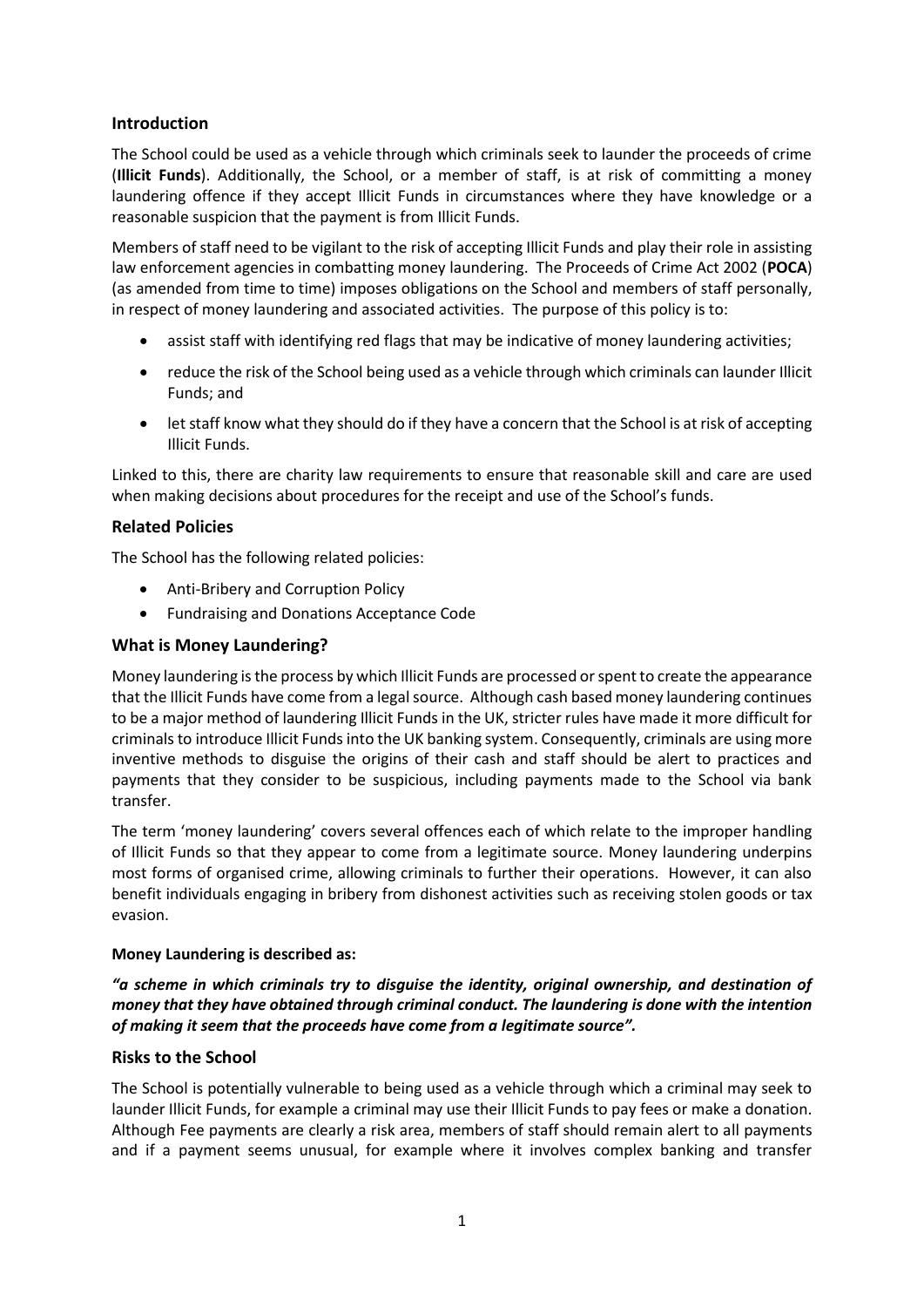arrangements, or payments from seemingly unconnected third parties, staff should refer the payment to the Bursar.

Whilst the School is unlikely to have satisfied the threshold for committing a money laundering offence where the School or member of staff was unaware that a payment was made from Illicit Funds, members of staff must not turn a blind eye. Where there are factors, 'red flags', that indicate a higher risk of potential money laundering activity, concerns must be referred to the Bursar who will consider what further steps or investigations are required before accepting the payment.

Even if the School has not committed a money laundering offence, if criminals use Illicit Funds to make payments to the School, being involved in an instance of money laundering may have a severe impact on the School's reputation.

# <span id="page-3-0"></span>**Cash payments**

Criminals are increasingly inventive in finding ways to introduce Illicit Funds into the banking systems and although payments made through a bank transfer cannot guarantee that the funds are not from Illicit Fundsthe risk to the School is increased where the School accepts payments in cash. Accordingly, it should be the exception that cash payments of more than £200 are accepted.

In exceptional cases the School may allow a larger payment to be made in cash. Before agreeing to accept a large cash payment, the Bursar will consider the circumstances relating to the payment. The Bursar must obtain evidence to satisfy the School that the payment is being made from a legitimate source. Such enquiries might include asking the parent for:

- an explanation of why the payment is being made in cash;
- information on how the cash was obtained; and
- proof of this.

The Bursar must consider the explanation and information provided by the parent and decide whether the School is able to accept the cash payment. In each case, the Bursar will make and retain a record of the decision made and the supporting evidence. Where the parent is not able to provide a satisfactory explanation, the School must not accept the cash payment.

If the Bursar is not satisfied that the funds are clean, the Bursar must consider whether, in the circumstances the School should:

- make a suspicious activity report (**SAR**) to the National Crime Agency (**NCA**); and
- make a report to the Charity Commission.

### <span id="page-3-1"></span>**Key areas of risk for the School**

Money Laundering can take many forms, but in relation to the School it could involve, but will not be limited to:

- the payment of fees
- the payment of fees from third parties
- the donation of sums to projects for which an appeal is being run;
- the donation of sums for no obvious reason;
- the payment in advance of fees; and
- the requested return of fees paid in advance.

These examples are not exhaustive, and members of staff should remain vigilant in relation to all payments the School receives.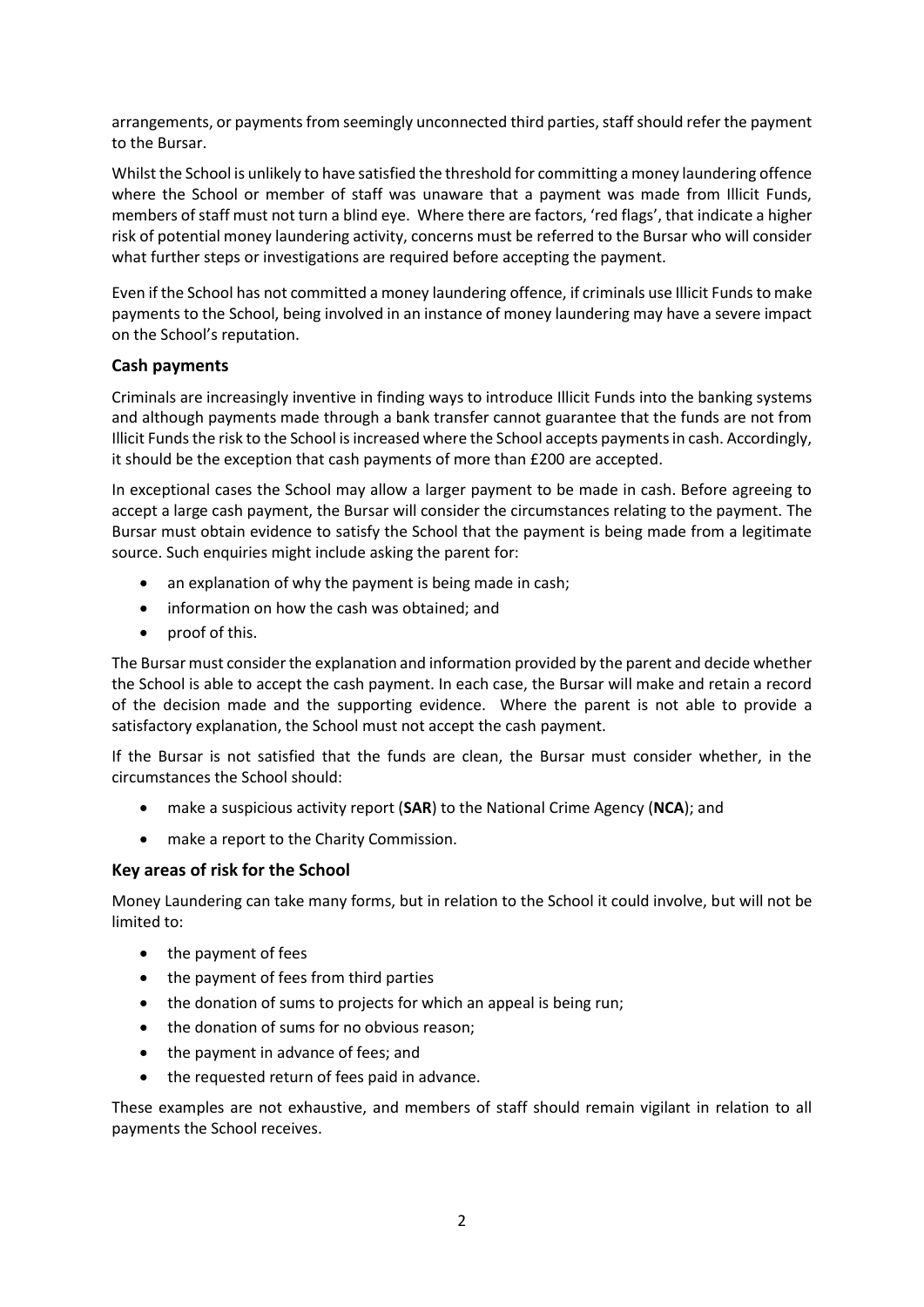# <span id="page-4-0"></span>**Donations**

Donations are a particular area of potential risk faced by the School. To mitigate the risk the School should know, at least in broad terms, where the money it is being given comes from and should be able to identify and be assured of the provenance of substantial donations. A good, open and transparent relationship between the School and its donors is essential for building trust and confidence.

Good due diligence will help to:

- assess any risks to the School that may arise from accepting a donation or types of donations;
- ensure that it is appropriate for the School to accept money from the particular donor;
- give the School reasonable assurance that the donation is not from any illegal or inappropriate source; and
- ensure that any conditions that may be attached the donation are appropriate and can be accepted.

Where a donation is being made the relevant member of staff should review what they know about the donor and the proposed payment using the checklist in the Annex to this policy. The completed checklist must be provided to the Bursar who will keep a record of the findings.

If when, completing the checklist, the member of staff identifies any red-flags, the member of staff must report the concern to the Bursar immediately.

# <span id="page-4-1"></span>**Requests for repayments**

The School's policy is that any refunds or repayments of sums paid to the School can only be remitted to the bank account that made the payment. If a parent or donor asks for a refund to be made to a different account, in particular one that belongs to someone other than the original payer, staff must refer this to the Bursar promptly.

# <span id="page-4-2"></span>**Charity Commission**

When accepting payments or donations the School needs to be confident that it knows both:

- who is making the payment or donation; and
- the source of funds that are being used to fund the payment.

The School will also use the following Charity Commission advice to assess the risk of money laundering:

- '**identify**' who the School is dealing with;
- **•** 'verify<sup>!</sup> where reasonable and if the risks are high, verify identities;
- **'know what the organisation's or individual's business is**' and can be assured this is appropriate for the School to be involved with;
- '**know what their specific business is with the School**' and have confidence that they will deliver what you want them to; and
- '**watch out**' for unusual or suspicious activities, conducts or requests.

If the School is not satisfied with the explanation or evidence provided to support these factors the School should obtain further information from the parent or donor. The section below "*What warning signs should staff be alert to*?" provides an indication of the circumstances when the School must carry out further investigations about the payer.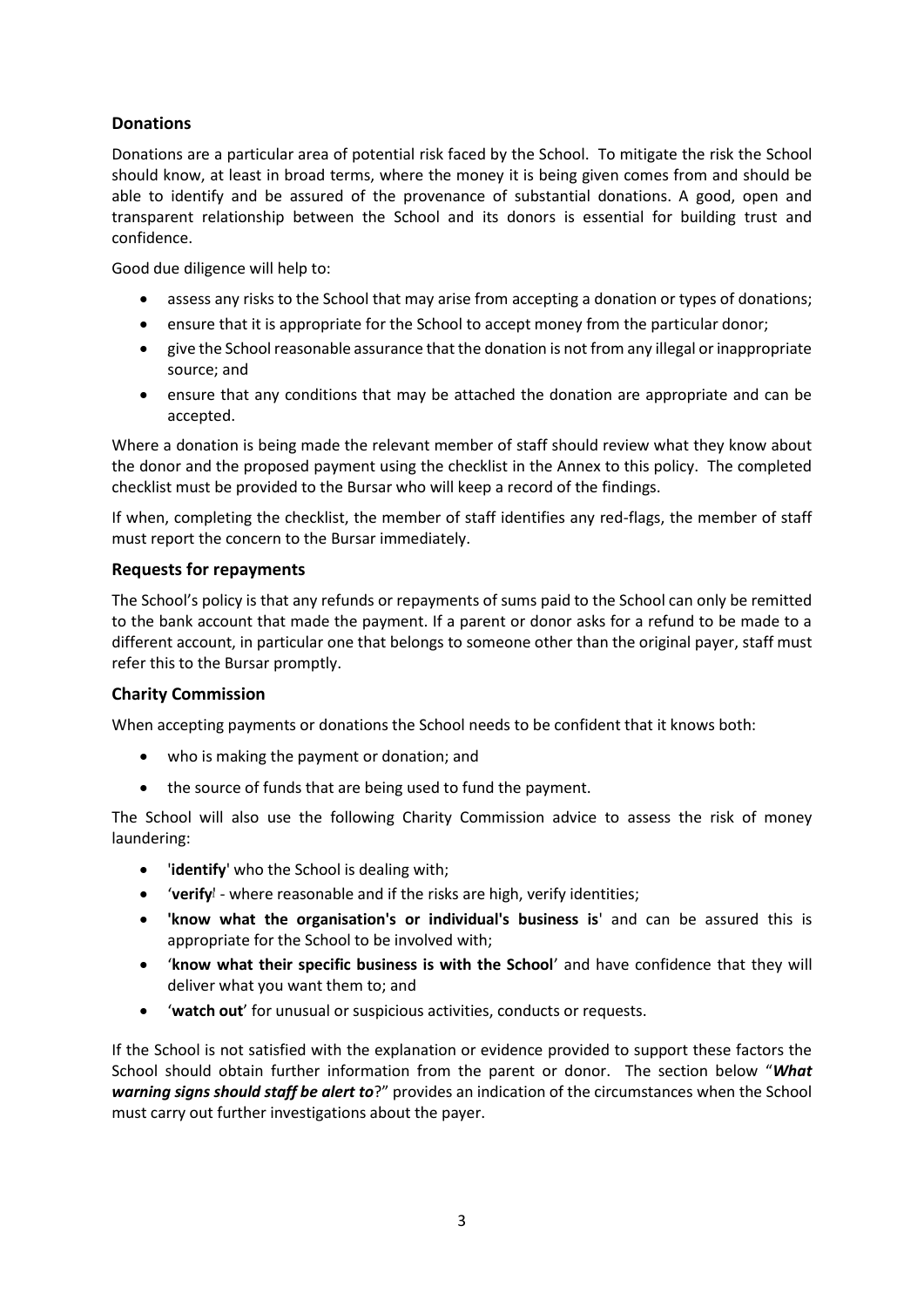# <span id="page-5-0"></span>**What warning signs should staff be alert to?**

The Annex to this policy provides members of staff with a non-exhaustive checklist of potential 'red flags' that may indicate a higher risk of potential money laundering. These questions form part of the School's risk assessment when accepting payments. They are potentially relevant to all transactions and payments accepted by the School.

The School is not expected to consider every payment in detail against the red flag checklist and will consider payments on a risk basis. The Bursar has identified the payments listed below as being payments that may expose the School to a higher risk of money laundering. If a proposed payment is within one of the specified risk categories, staff must complete the 'red flag' checklist before the School can accept the payment:

- donations
- cash payments over £200
- payments to / from high-risk countries
- payments from PEPs (Politically Exposed Persons broadly an individual who is performing a prominent public function)

The Bursar has identified countries that they consider to be high-risk countries as being those with a score of 39 or less on the most recent version of the [Transparency International Corruptions](https://www.transparency.org/en/cpi/2020/index/nzl)  [Perceptions Index](https://www.transparency.org/en/cpi/2020/index/nzl) .

Where payments are within one of the risk categories listed above, members of staff must consider the payment against the red flag checklist before the payment can be accepted by the School. Staff must promptly report any concerns to the Bursar.

All staff, but particularly those staff who in the course of their day-to-day work are likely to deal with financial transactions, including the payments of fees and donations, must ensure that they are familiar with the checklist and understand the nature of the red flags that should be reported to the Bursar. If a red flag is identified in relation to any payment or proposed payment, staff must report their concerns to the Bursar immediately.

Where a member of staff makes a report to the Bursar *they must not discuss their concerns* with any other person, including other members of staff, pupils, parents or a donor as this could result in them, or the School, committing a secondary offence of prejudicing an investigation.

# <span id="page-5-1"></span>**What must the Bursar do where a payment seems suspicious?**

Where a member of staff identifies a red flag in relation to a payment the Bursar must consider the relevant circumstances relating to the transaction that has raised the concern. The enquiries the Bursar will make will depend on the circumstances, but could include:

- asking the payer to explain who is making the payment where this is not clear;
- asking for an explanation of why the payment is being made in a particular way, for example, where payments are being made from a variety of sources or accounts;
- asking the payer for proof of the source of the funds; or
- carrying out a google or other internet search to establish that the payer is not involved in alleged criminal activities.

After having made appropriate enquiries, the Bursar will decide whether:

- the payment can be accepted;
- further explanation or evidence as the legitimacy of the funds is required;
- the School should submit a SAR: and
- the School should make a report to the Charity Commission.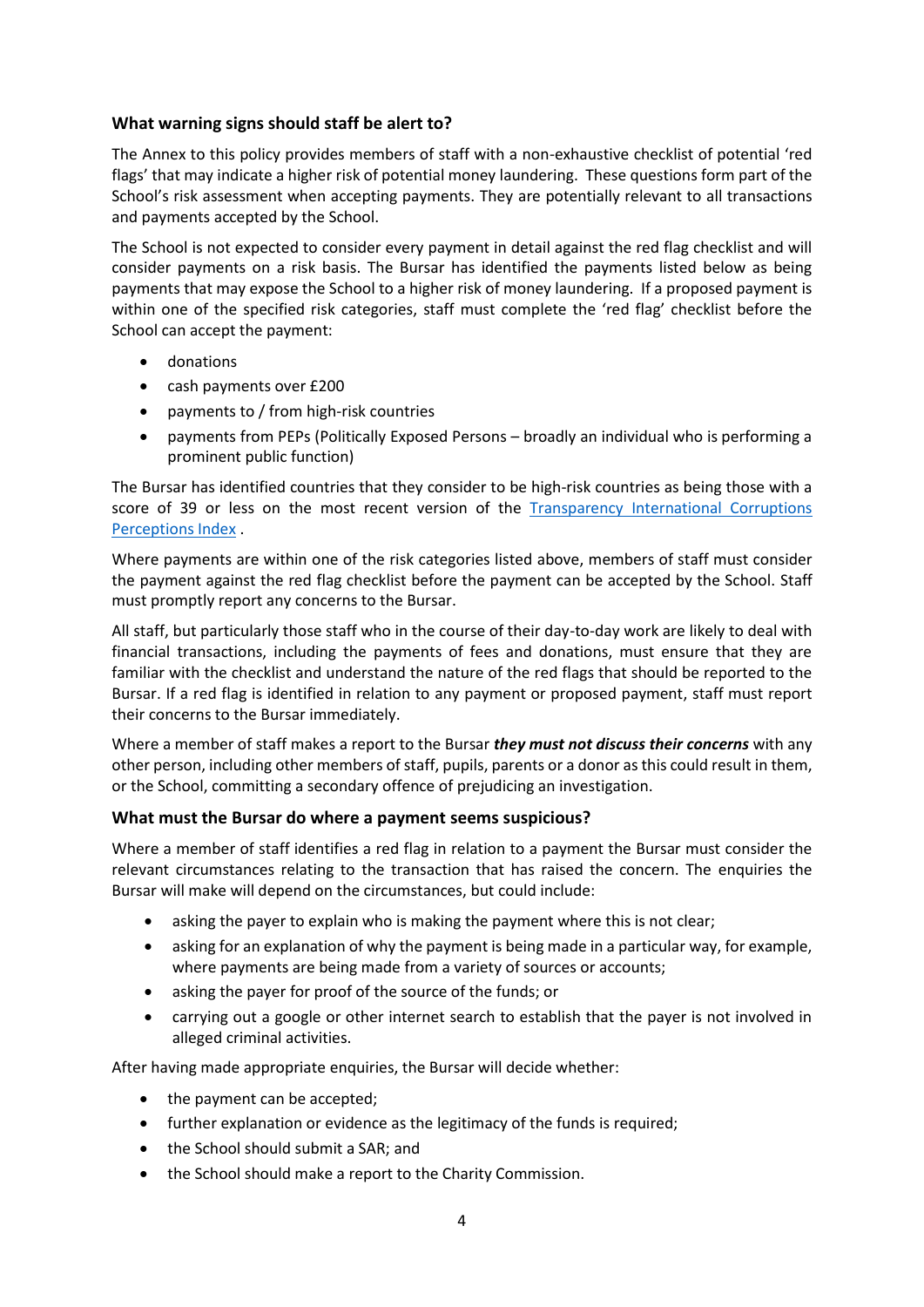The Bursar will keep a record of the decision made in relation to the payment and the evidence supporting the decision.

# <span id="page-6-0"></span>**Reporting to the National Crime Agency and Charity Commission**

If the parent (or payer) or donor is not able to provide a satisfactory explanation or where there are other factors (for example adverse media publicity) that cause the Bursar to have a reasonable suspicion or knowledge that the funds being used to make the payment may be Illicit Funds the Bursar must make a suspicious activity report (**SAR**) to the NCA and, where appropriate request consent to proceed with the transaction.

If the School has requested a defence against a money laundering offence (**DAML**) in the SAR the School should not accept, pay away, return or otherwise use the suspicious payment for any purpose until the time limit for the NCA to respond to the SAR has expired.

The Bursar will also consider whether the incident needs to be reported also to the Charity Commission.

# <span id="page-6-1"></span>**Training**

The School will train its staff from time to time on how to limit the money laundering risks faced by the School, by enabling staff to spot potential 'red flags' and what steps they must take if a potential risk factor is identified.

If any member of staff has any concerns or would like further information on what they should do in the event of a concern about money laundering the member of staff should contact the Bursar in the first instance.

# <span id="page-6-2"></span>**Version Control**

| <b>Authorised by</b>  | Jonathan Scott<br>On behalf of the Board of Governors |
|-----------------------|-------------------------------------------------------|
| <b>Effective Date</b> | 6 September 2021                                      |
| Date of next review   | December 2021 (or earlier if required)                |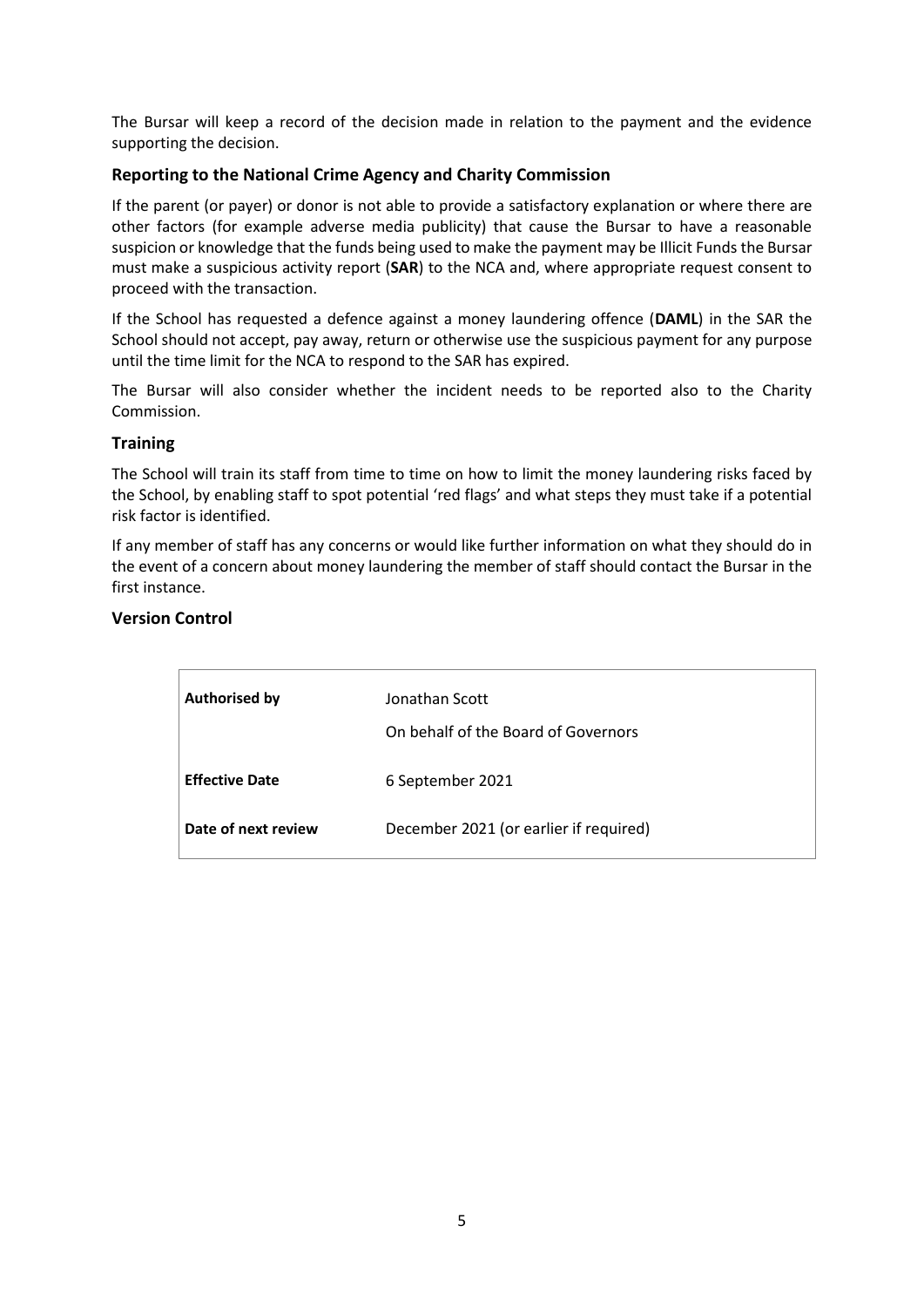# <span id="page-7-0"></span>**Annex - Checklist for identifying potentially suspicious transactions**

Staff must consider the following questions in relation to each high-risk payment. If any of the answers to the questions are "yes", they must refer the payment to the Bursar for further consideration. This list is not exhaustive. Even if all the answers to the questions are "no" if something seems unusual, staff must raise their concern with the Bursar.

|    | <b>Potential red-flags</b> | Ask                                                                                                                                                              | Yes/No |
|----|----------------------------|------------------------------------------------------------------------------------------------------------------------------------------------------------------|--------|
| 1. | <b>Transactions</b>        | Are payments to the School unusual because of<br>their size, frequency or the manner of their<br>execution?                                                      |        |
|    |                            | For example:                                                                                                                                                     |        |
|    |                            | Is the parent unexpectedly or unusually making<br>lots of small payments from several different<br>accounts?                                                     |        |
|    |                            | Are the payments unexpectedly being paid from<br>a different account?                                                                                            |        |
| 2. | <b>Bank account:</b>       | Is the payment being made from an account that<br>is not in the same name as the payer?                                                                          |        |
| 3. | <b>Arrangements</b>        | Does the payment involve complex or illogical<br>arrangements that make it unclear who is making<br>the payment?                                                 |        |
|    |                            | For example:                                                                                                                                                     |        |
|    |                            | Is the payment coming from a variety of sources<br>or payers?                                                                                                    |        |
|    |                            | Is the payer seemingly unconnected to the pupil,<br>parent or donor?                                                                                             |        |
| 4. | Third party payments       | If the payment is from an account that is not the<br>parent's account, is the connection between the<br>third-party making the payment and the pupil<br>unclear? |        |
|    |                            | For example, is the payment from someone who<br>is not the parent's employer or a known relative<br>of the pupil?                                                |        |
| 5. | Internet search            | Are there any adverse media articles about the<br>payer suggesting an involvement in criminal<br>activities?                                                     |        |
| 6. | <b>Erroneous payments</b>  | Has the School been asked to reverse a payment<br>made because the payment was made in error?                                                                    |        |
|    |                            | Has the School been asked to send a repayment<br>to a person that is different to the original payer?                                                            |        |